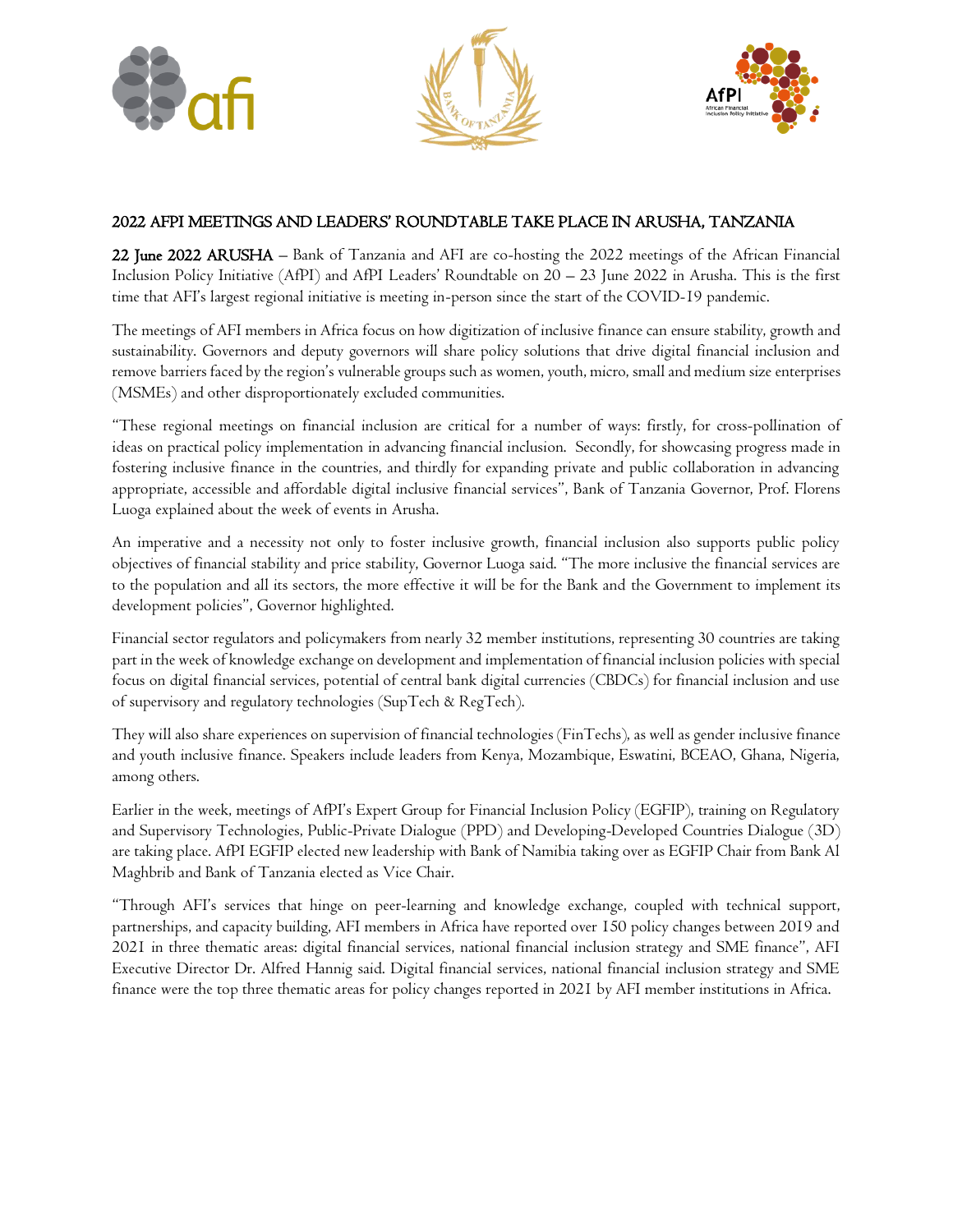### Africa's Inclusive FinTech: Tanzania, Uganda, Egypt, Kenya

The African continent is experiencing a digital renaissance, led by increasing digital connectivity and access to mobile phones, which could drive inclusive growth and innovative digital financial services and contribute to the targets of several Sustainable Development Goals (SDGs). This is especially true when reaching the most vulnerable groups such as women, forcibly displaced persons, or those living in rural and remote areas. In order to ensure that such groups are not left behind, AFI network endorsed the *Kigali Statement* on the financial inclusion of disadvantaged groups at the 2019 Global Policy Forum in Rwanda.

As a regional and global leader in the AFI network in inclusive fintech, government efforts in Tanzania laid the foundational and supportive infrastructure to facilitate inclusive digitization and financial services that apply the digital plan. Essential for the plan are inclusive internet connectivity infrastructure, rural electrification program, rural connectivity, development and upgrades of national payment systems, DATA digitization and pioneering financial inclusion strategic monitoring and implementation.

"Digitization is imperative for effective financial inclusion for broad-based development" , Governor Luoga emphasized. Governor explained how COVID-19 pandemic tested the resilience and readiness to respond to crisis that could impede smooth flow payments in the country, including other financial risks that could affect financial stability.

"The Central Bank's swift crisis policy responses, enabled the payment systems (digital platforms) to continue to operate efficiently, through stimulus packages and incentives that ensured that financial services providers are able to continue to operate without overly regulatory burden during stressful periods of the pandemic, as well as enable users and consumers of financial services to continue transacting despite of the economic challenges of the pandemic", Governor Luoga highlighted.

Leading the drive for sustainable and inclusive digital financial services through regulatory interventions, financial regulators in Africa are championing the creation of interoperable solutions and retail payment systems, as well as by focusing on emerging topics such as open finance, or central bank digital currencies (CBDCs).

For example, the [Central Bank of Egypt](https://www.cbe.org.eg/en/Pages/default.aspx) launched the national system for the Instant Payments Network (IPN) to allow electronic and instant financial transactions, while th[e Bank of Uganda](https://www.bou.or.ug/bou/bouwebsite/BOU-HOME) officially introduced a regulatory sandbox in June 2021 to support FinTechs in developing and launching their products and services. At the same time, digital financial services such as mobile money had a major impact on reducing poverty by changing the access landscape in Africa. According to enterprise surveys conducted in Kenya, Uganda, and Tanzania, use of mobile money by manufacturing and service firms was associated with a 16 percent increase in the likelihood of investing.

While the future of financial inclusion, as well as broader financial services, will continue to be shaped by digitalization, financial regulators are facing numerous open questions, with many outside the purview of the central banks. Among others, these include the impact of cyber security in digital financial services, the role of data privacy and data protection in the provision of financial services, and the digital financial literacy of consumers.

#### Regional framework on supervision of FinTechs in Africa & AfPI's new leadership

A key deliverable of the Leaders' Roundtable is the regional policy framework on supervision of FinTechs in Africa, which provides technical guidance and serves as a benchmark to regulators in the region when creating policies for the growing FinTech industry. On the agenda is also a high-level discussion on practical public-private solutions that can increase access and usage of financial services through national and regional digitization. Leaders will also welcome the new AfPI Chair Caroline Abel, Governor of the [Central Bank of Seychelles](https://www.cbs.sc/) and elect new AfPI Vice-Chair.

"As we look at the future, there is need to protect the interests of Africa in the global discourse and to ensure a balanced dialogue with relevant stakeholders at the global stage", AFI's Dr. Hannig said. AFI Executive Director